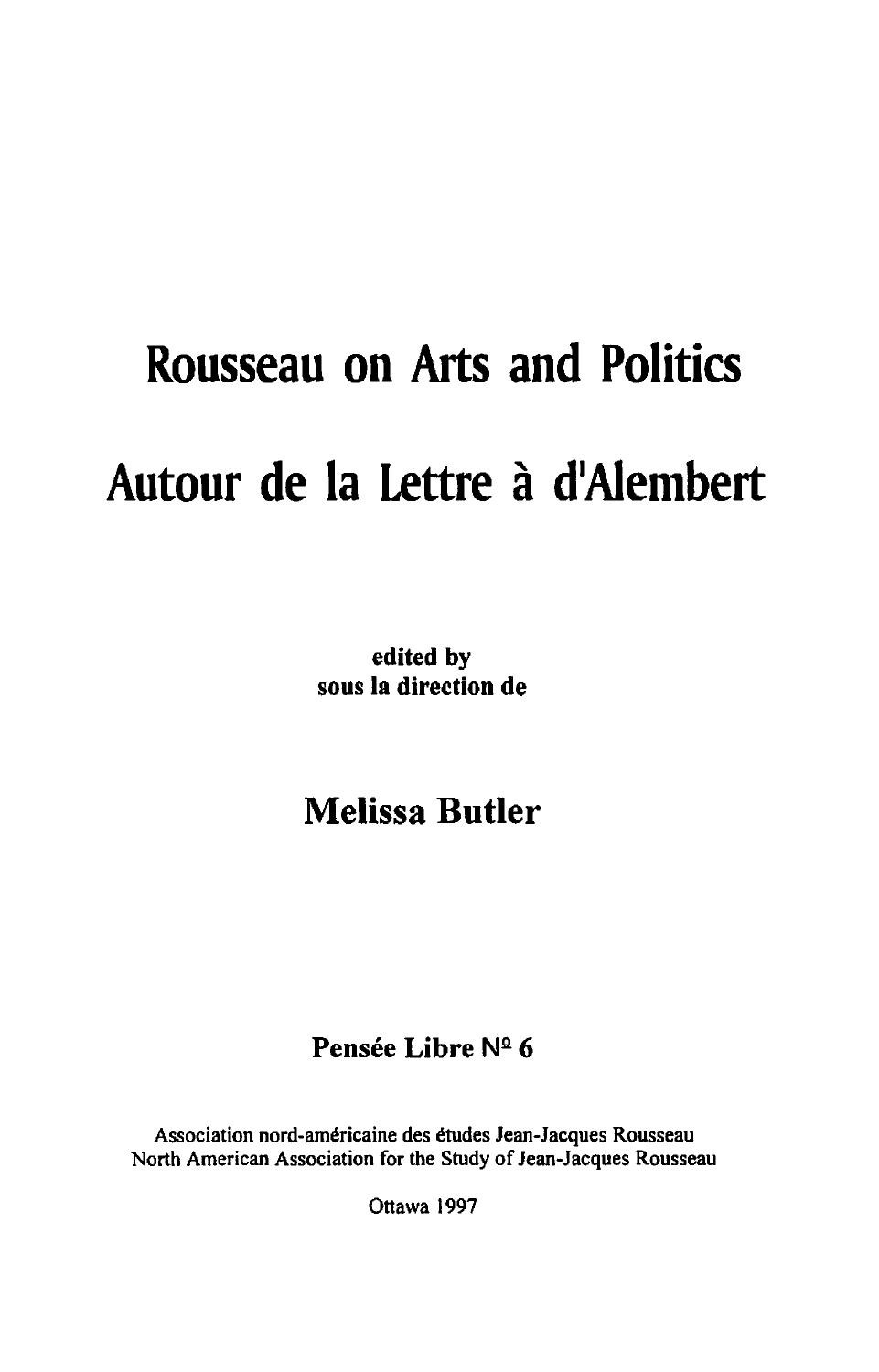## **Rousseau's Influence on Schiller's Program of Aesthetic Regeneration**

Whereas Rousseau is the most important modern exponent of the case for the perniciousness of the arts in human history, Friedrich Schiller is the author of the most famous, most emphatic case for the regenerative role of art, with his *Letters on the Aesthetic Education of Man (1795).*  Moreover, the 'anti-theatrical' *Lettre à d'Alembert* is opposed by Schiller's 'pro-theatrical' 'The Stage Considered as a Moral Institution' (1784). Therefore, my title is paradoxical, my task to set out how the paradox unfolds.

'The Stage Considered as a Moral Institution' is a brief, effusive lecture which displays Schiller's own theatrical nature. The same cynics who identify the author of the *Lettre à d'Alembert* as a failed playwright will identify Schiller's essay as the product of a spectacularly and precociously celebrated one. Schiller is rhapsodic in his idealization of his favored art: 'The stage, more than any other public institution, is a school of practical wisdom, a guide through social life, an infallible key to the most secret passages of the human soul.<sup>1</sup> In contrast to Rousseau's request that we turn from the elevating message to the inherently corrupting medium, that is, from the desired moral uplift of d'Alembert's proposed theater to the problematic larger circumstance, the socialpsychological and historical context, Schiller remains essentially focused on the primary content of ideal drama. The stage is a means to place all history and all the vicissitudes of human experience before us, dramatically heightened, in order that we may become stimulated, enlightened, moral. This vision of the theater as an essentially illuminating process-which expresses Schiller's own intent as a playwright-represents the most extreme point of disagreement with Rousseau. While the Genevan identifies the stage as a sphere of dissimulation which serves only to gratify conventional opinion, Schiller holds that 'It is only here that the great of the world hear what they rarely ever hear elsewhere: the truth' (184).

When Schiller does turn from play to audience, as with his final

<sup>&</sup>lt;sup>1</sup>'The Stage Considered as a Moral Institution' (1784), trans. J.B. Greene, in *Friedrich Schiller: An Anthology for our Time* ed. F. Ungar (New York, Ungar. 1959). 182. Citations in text are to this edition.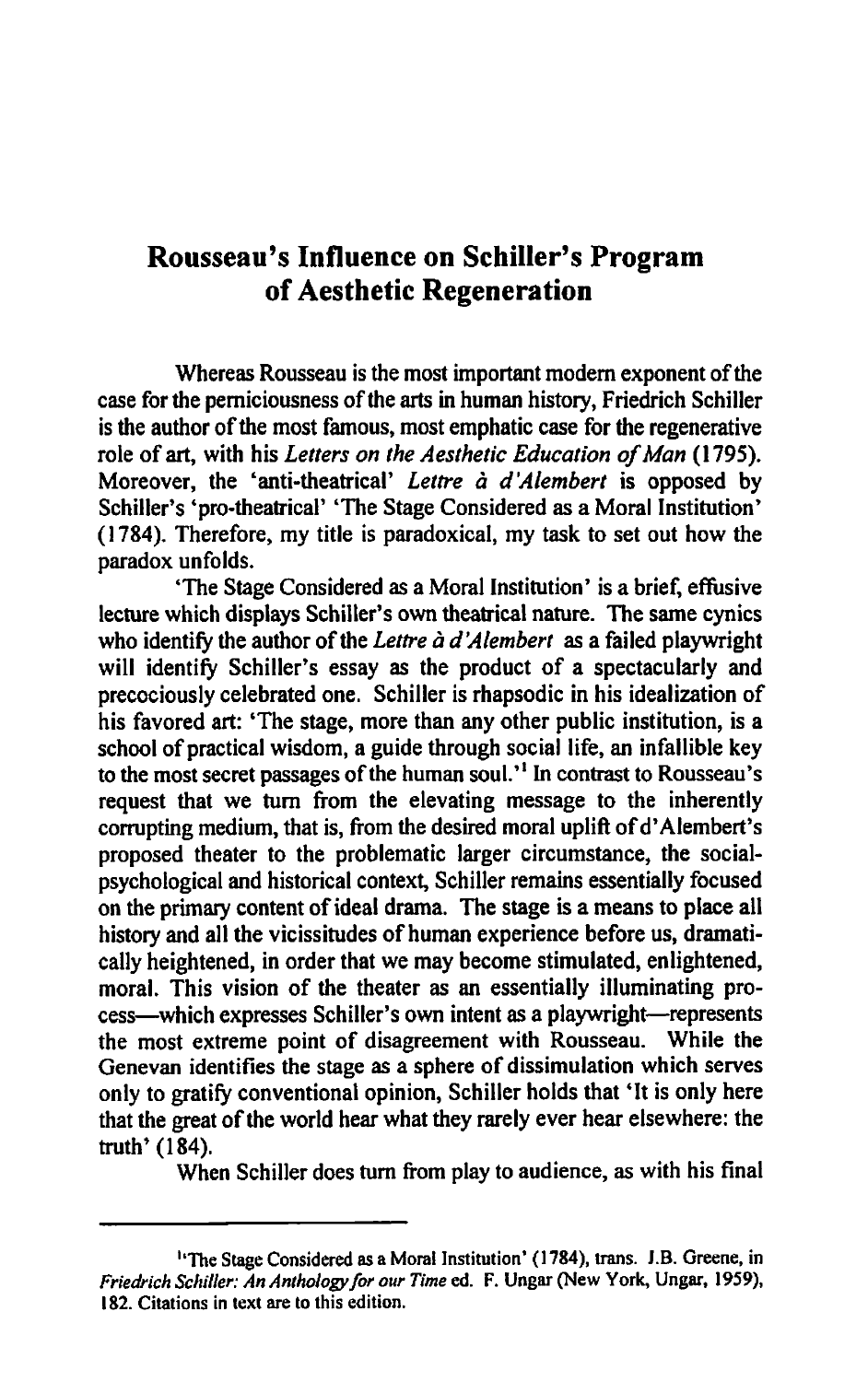paragraph, the effusion is so great as to cause the more sardonic Voltaire or the more temperate d' Alembert to recoil.

'In the dreams of this artificial world, we can forget the real one. We find ourselves once more....And finally, what a triumph for you, oh nature.... when men from all corners of the earth and every walk of life, having shed their shackles of affectation and fashion.... united by the allembracing bond of brotherly sympathy, resolved in one human race again, oblivious of themselves and of the world, come closer to their divine origin. Each enjoys the raptures of all, which are reflected upon him from a hundred eyes in heightened beauty and intensity, and in his breast there is room for only one sensation: the awareness that he is a human being'. (186f)

Schiller's audience is so focused on its 'artificial world' that it has soared above the 'shackles of affectation and fashion,' while Rousseau's typical audience is more concerned with these shackles than what is taking place on the stage before them. But my paradoxical path from Schiller back to Rousseau's influence begins at this point. Both are concerned with the re-unification of the individual and the consequent reunification of society, according to the ideal of nature. The contrast lies in Schiller's means, not his ends.

The basis for the gloriously unified audience is the glorious unifying power of the stage. Our contemporary circumstance is one of acute social-psychological imbalance, which Schiller locates in a dualistic opposition of over-developed high and low capacities, where, for example, 'The scholar is likely to sink into dull pedantry, the common man to become a brute' (186). But a good night at the theater corrects such dualism since 'The stage is an institution where pleasure is combined with instruction, rest with exertion, amusement with culture. Not a single faculty is strained to the detriment of another, no pleasure is enjoyed at the expense of the whole' (187). Theater bridges and reconciles the dualisms, therefore it renders each theatergoer balanced, and the audience as a whole unified.

This vision arrives as Schiller's first articulation of art as regenerative in virtue of its position as a 'middle condition which would unite these two contradictory extremes,' an integrative middle experience which can pull together the pernicious dualisms of the modem age. The promotion of theater in particular as a solution to our degenerate, imbalanced, contemporary circumstance, leads to the regenerative role of art in general which Schiller puts forward as the redemptive climax to human history in his *Aesthetic Letters.* 

If we observe Rousseau's request and shift from the primary content of the idealized artifact to its problematic historical context, that is, if we shift from *Lettre à d'Alembert* to its historical context, we find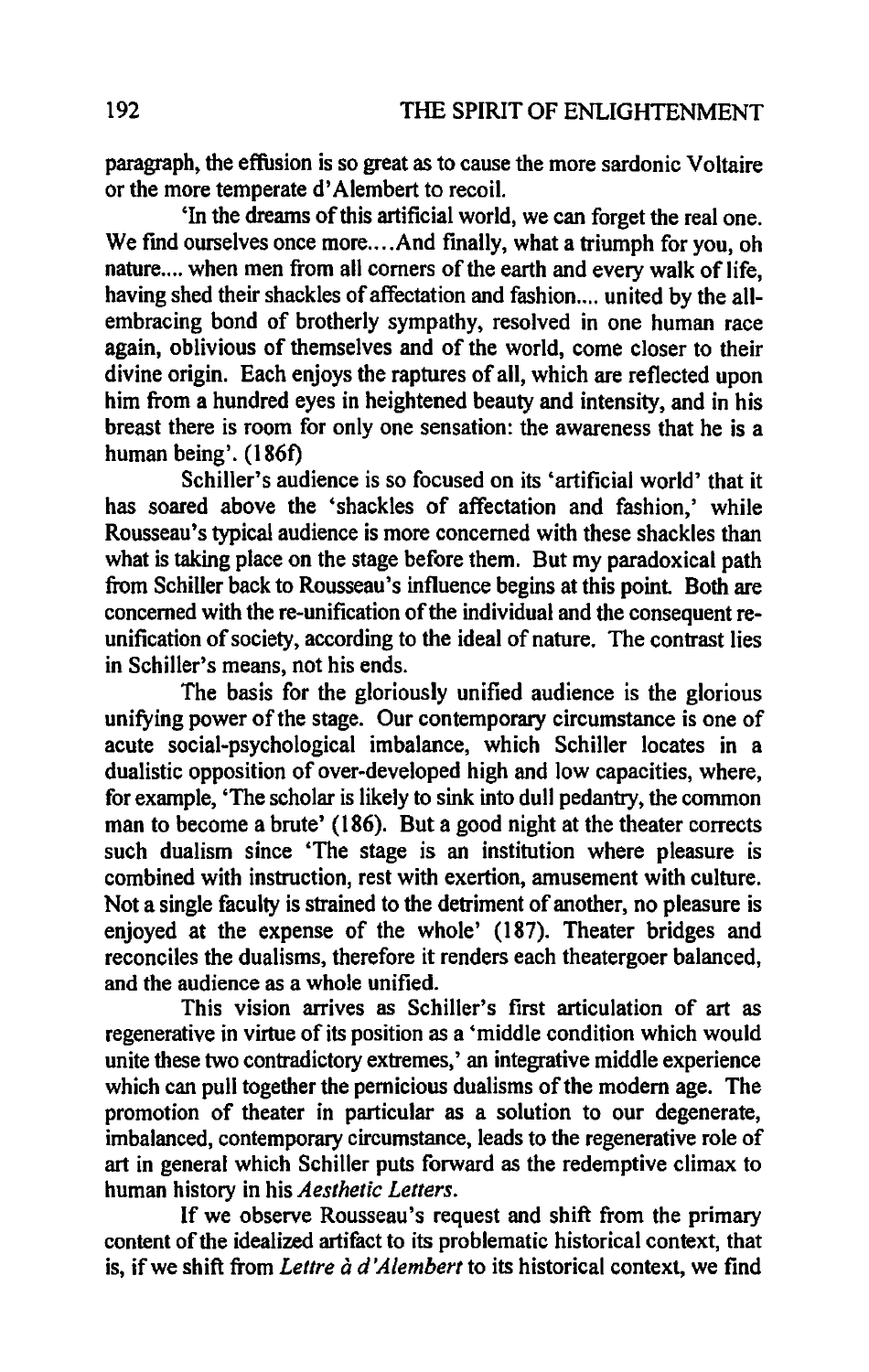that it was composed in the wake of Rousseau's friendship with Mme d'Epinay, and much more important, after the collapse of his problematic enthrallment by Mme d'Houdetot. In the *Confessions*, Rousseau underlines the function of the Lettre as therapy and sublimation: 'my heart mixed the feeling of its pains to the ideas that the meditation of my subject had caused to be born in me'(5: 415; I: 495). Therefore the remarkable antipathy towards women that the document expresses derives from Rousseau's recent enslavement by 'the first and only [love} in my whole life' (5: 369; V: 439). Therefore the renunciation that he wishes upon Geneva in the face of d' Alembert's cultural improvements also represents a personal renunciation, and expiation for his own embarrassing capitulation to the swoon of unrequited love, 'that fatal love which I was exerting myself to cure' (5: 415: I: 496).

The historical matrix becomes apparent at two passages where the veil drops, the Spartan pose is abandoned, and like the dubious hero, 'si dourcereux, si tendres,' of the theater he condemns, Rousseau exposes a wounded heart to his audience  $(117; V:107)$ .

Under a phlegmatic and cold manner the Genevans hide an ardent and sensitive soul easier to move than to control. In this abode of reason, beauty is not foreign nor without empire; the leaven of melancholy often causes love to ferment there; the men are only too capable of feeling violent passions, the women of inspiring them; and the sad effects that they have sometimes produced show how great is the danger of exciting them by touching and tender dramas. (118; V: 108 )

We have entered into confessional autobiography. Rousseau speaks as one Genevan who has been seduced and abandoned by 'touching and tender dramas,' and thus especially unhinged by a native propensity towards 'violent passions.' The pattern of passionate men provoked by impassive women echoes the more acute and self-pitying formula of the romantic, idealistic man duped by the fatal charms of a calculating, shallow woman with which the *Letlre* is laced, which testifies to Rousseau's recent romantic trauma.

Love, love itself, takes on the mask of virtue in order to surprise it; love clothes itself with the enthusiasm of virtue; it usurps its force; it affects its language, and, when error is perceived, it is far too late to recover! How many men of talent, seduced by these appearances, from the tender and generous lovers they were at first, have become by degrees vile corrupters without mores....  $(118; V: 108)$ 

With the impassioned cadence of 'L'amour, I'amour même,' Rousseau admits to his participation in deceiving passion and moral decay. However, the passage concludes with a celebration of the victory over love: 'A weak impulse can easily be triumphed over, but he who knew true love and was able to vanquish it, oh! let us pardon this mortal,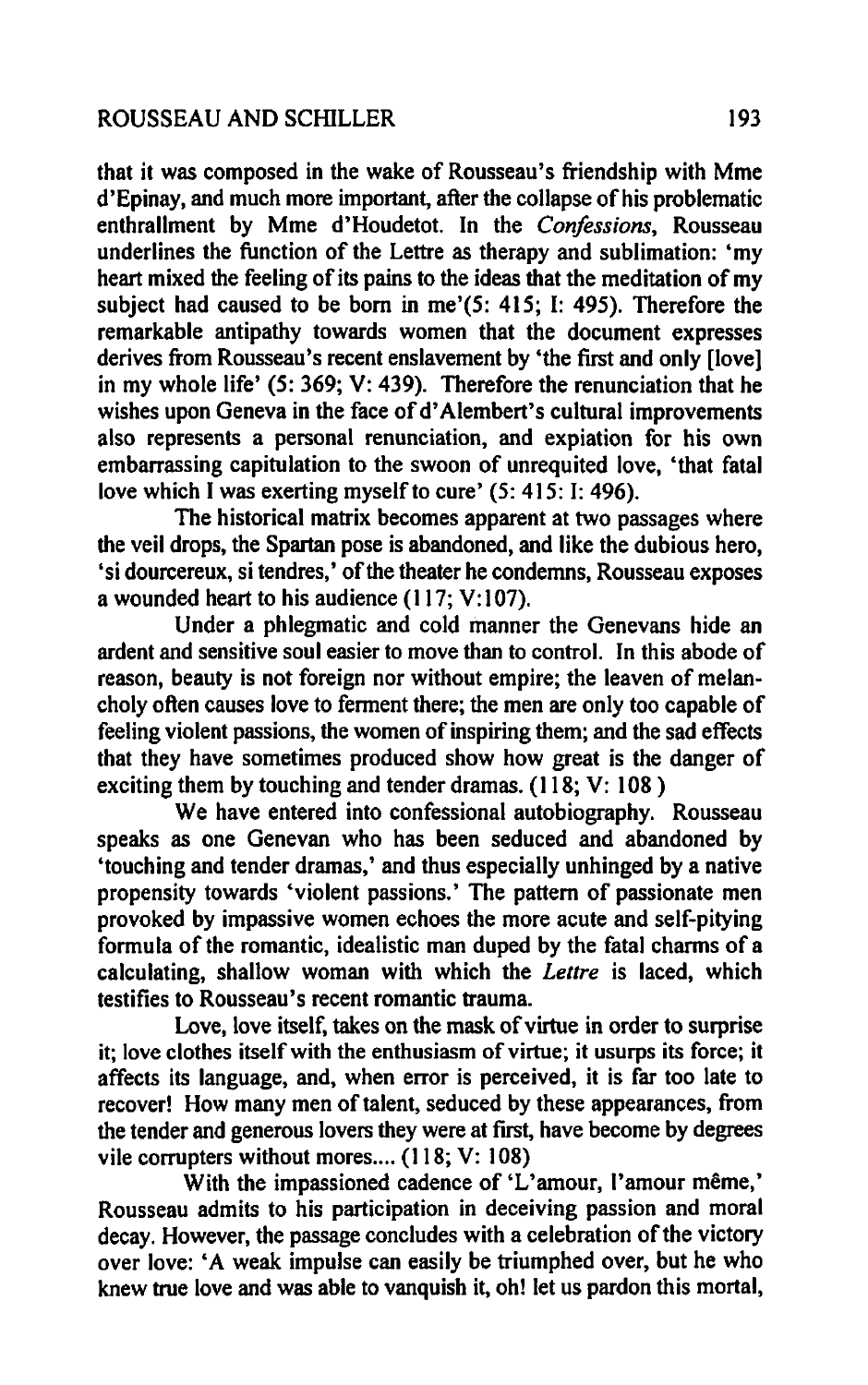ifhe exists, for daring to pretend to virtue' (118-119; V: 108). Here we come upon Rousseau's own struggle to a liberating virtue which lies on the other side of love's slavery: the path from his one 'fatal love' for Sophie to the strenuous self-command of the subsequent *Letlres Morales.*  But note that the heroic virtue that this paragon claims is not achieved, complete virtue, but simply 'oser prétendre à la vertu.' We learn more of Rousseau's incomplete struggle towards virtue in a similarly confessional footnote wherein he again drops the veil to admit his submission to the delirium of romantic theater, and to defend himself, therefore, from the charge of hypocrisy. He confesses that his tastes are not those he recommends: 'La verité est que Racine me charme....' He has in fact been taken in by the 'touching and tender dramas' cited in the prior confessional passage-and, accordingly, has become a victim of the delusions, corruptions, dependencies of love. He concedes the moral failure in his tastes, but claims virtue and forgiveness according to his intentions, i.e. defends his weakness of the will according to the primacy of intent. 'If my writings inspire me with some pride, it is for the purity of intention which dictates them, it is for the disinterestedness for which few authors have given me the example and which very few will wish to imitate' (131-132n; V: 120n). The disjunction between his tastes and his recommendations—which I take to be congruent with the gap identified in the incomplete 'oser prétendre à la vertue—testifies to his passage through corruption. Rousseau has been so ravaged by his encounter with Racine and unworthy yet intoxicating women that the best he can do is to *intend* virtue, to preach virtue to others and to his own corrupted, reluctant self-but the purity of his intent is so extraordinary that it expiates his inability to fulfill it.

There is more to the confession than self-display. It enforces the lesson. Rousseau's warning to Geneva (and the rest of us) is that if we expose ourselves to Racine, we will soon value passion over civic responsibility, enslave ourselves to coquettish women, find ourselves dragged into the system of vices and dependencies of modernity. With these two confessional passages, Rousseau proclaims that he knows what he's talking about. It is his participation in the depravity that he condemns that gives his lesson its force and wisdom. Rousseau has struggled through vice and dependency to liberating virtue. His direct experience of these two modes of life, corruption and moral freedom, gives force to his plaintiff words: 'Readers ... beware of my errors.' His plea is 'Lecteurs' craignez mes erreurs,' not 'craignez ces erreurs' (132n; V:120n).

But by asking his audience to turn from the message to the problematic messenger in order to reinforce that message, Rousseau also undercuts it. When we do so, the two stage history of Geneva standing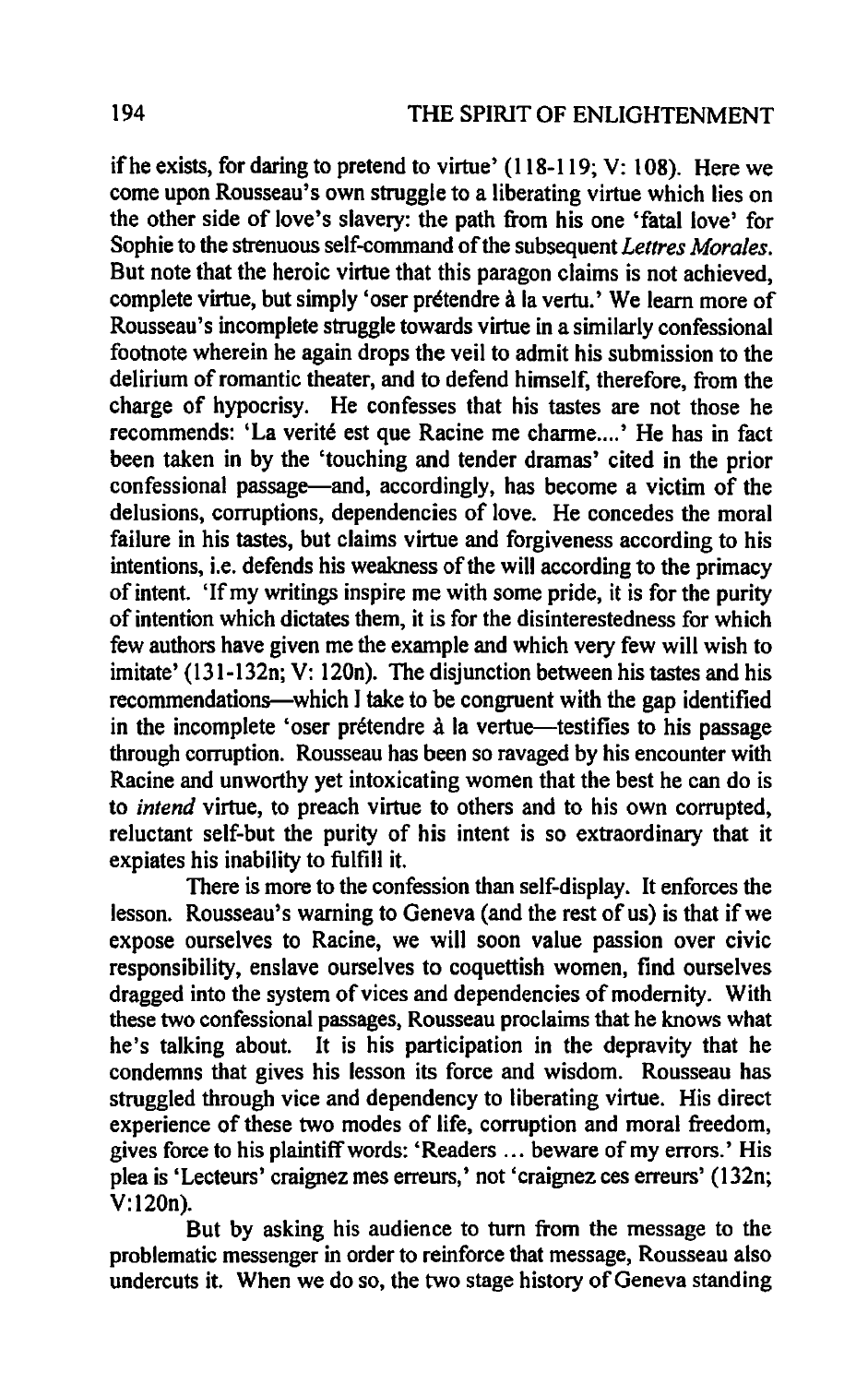#### ROUSSEAU AND SCHILLER 195

before its decline to modernity is enlarged into a triadic historical pattern: pre-Racine Geneva, Racine and corruption, and the more or less post-Racine Genevan, Rousseau. This then offers us another possibility for escaping corruption, choosing to be post-Racine, like Rousseau. Why should we beware his errors, when they have brought him to great virtue and profound wisdom? Perhaps we should not do as Rousseau says, but as he does. Why not push aside the naive happiness of the innocent, the boring *amour propre* of the pre-nuptial dances,<sup>2</sup> and set off for Paris, theater, the thrilling *amour propre* inflicted by the urban Circes, and so arrive, *en fin*, at the wisdom, self-discipline, self-possession, and heroic virtue of our teacher?

The introjection of messenger into message—which simultaneously entails Rousseau's location of his artifact within his own problematic history-and the consequent undercutting of the message become all more extreme in *Emile.* The teacher climbs into his lesson as a permanent fixture. Therein he speaks (more to us than to Emile) as one who has known vice, been dependent, exterminated his youth and innocence, and *thereby* gained a painful wisdom that allows him to guide his charge to the unity and happiness which Rousseau himself has lost forever.

He is also more forthcoming here as to the positive content of virtue, and more explicit as to the usefulness of passing through corruption in order to grasp such virtue. The 'poor, exiled, persecuted' Savoyard Vicar stuns the angry, miserable, corrupted Rousseau by announcing that he knows the secret of happiness (266; IV: 564). True happiness is mediated, and roundabout. The vicar has determined that I) happiness is found in the freedom and self-possession imparted to us through virtue, and 2) the essence of virtue lies in the accommodation of the self to the whole, i.e. 'the good man orders himself in relation to the whole' (292; IV: 602). While this marks the beginning of Rousseau's salvation, he is not yet redeemed. In *Emile,* as in the *Confossions,* the illumination of the Vicar is compared to a seed which eventually comes to fruition (265; IV: 565). Rousseau cannot grasp the precious wisdom until after more experience. More to the point, he cannot understand the import of moral freedom until after more slavery.

If we turn to the *Confessions* and the Savoyard abbe Gaime who is 'to a great extent... the original of the Savoyard Vicar,' we read that 'his lessons, wise, but at first without effect, were a seed of virtue and religion in my heart that was never smothered, and that was only waiting

<sup>&</sup>lt;sup>2</sup>As Rousseau lets slip in this footnote which innocent Genevans are supposed to skip over, 'je m'ennui a voir danser.'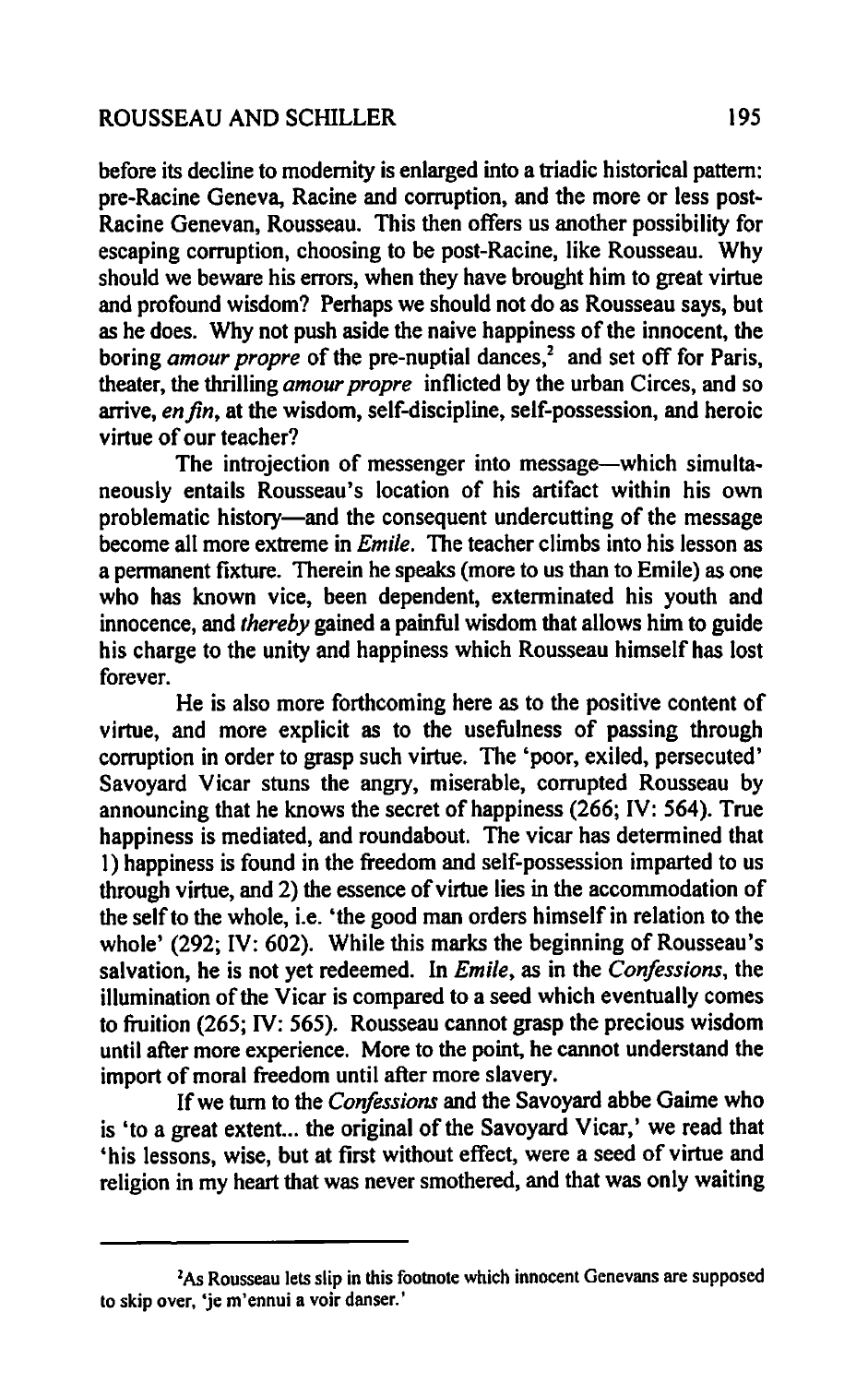the care of a dearer hand in order to bear fruit'  $(5: 77; I: 92)$ . This more beloved hand is the most beloved hand, Sophie's. The fruition is the *Letlres Morales.* As Rousseau confides to Mme d'Houdetot, 'je fais de la morale et je pense à vous,' 'je songe à nos principes de morale et j'en jette quelques mots sur Ie papier, ainsi j'ai Ie plaisir de m'occuper de vous toute la journée (CG, III: 220). The moralism of the *Lettres Morales* is a matter of 'nos principes de morale,' as it emerges from a shared selfdiscipline, practiced while strolling 'par un tres beau clair de lune' (5:373-374; I: 444), in the throes of a rapturously unconsummated romance, which is then realized in the far more acute self-discipline that Rousseau had to cultivate in order to take command of himself in the wake of this overwhelming 'first and only love.' In the same manner the subsequent *Lettre à d'Alembert*, he confesses, expresses both his love for Sophie and a consequent struggle to discipline the craving and take possession of his needy self: 'Alas, in it one feels only too much that the love, that fatal love which I was exerting myself to cure, had not yet departed from my heart' (5: 415; 1: 496). Rousseau was only able to come to the self-possession of moral freedom, the fully realized wisdom of the Vicar, by means of passing through romantic obsession. He cannot grasp the significance of moral freedom until after being ruled by 'perhaps the most lively passion that any man has ever felt'(5: 402; 1:480). He then refers to his definitive embrace of virtue in the *Lettres*  as 'my profession of faith.'<sup>3</sup>

In turn, Rousseau forces the wisdom of the Vicar upon Emile when it is time to teach his ward that true happiness is roundabout, *i.e.*, mediated through virtue. Emile has won his Sophie's hand. Their participation in a baptism makes them want to follow suit, copulate and produce their own infant---but 'they are not where they think they are' (442; IV: 814). Believing that happiness is found in sexual passion and reproduction, they do not understand the nature of true happiness. Just as Rousseau came to the virtue and self-possession of the Vicar by means of the frustration of his desire for Sophie, so, according to Rousseau's command, Emile's sexual desire for his Sophie must be frustrated so that he can appreciate the virtuous and circuitous path to happiness. Therefore Rousseau intercedes and propels Emile on a roundabout orbit towards his sexual target, the path that passes through the cosmopolitan insights gleaned from travel, and a lecture in political right and the social contract—the latter being Rousseau's articulation of the procedure by which 'the good man orders himself in relation to the whole.'

<sup>3</sup>Quotcd in Charles Hendel. *Jean-Jacques Rousseau: Moralist* .(Indianapolis. Bobbs-Merrill. 1962). 305.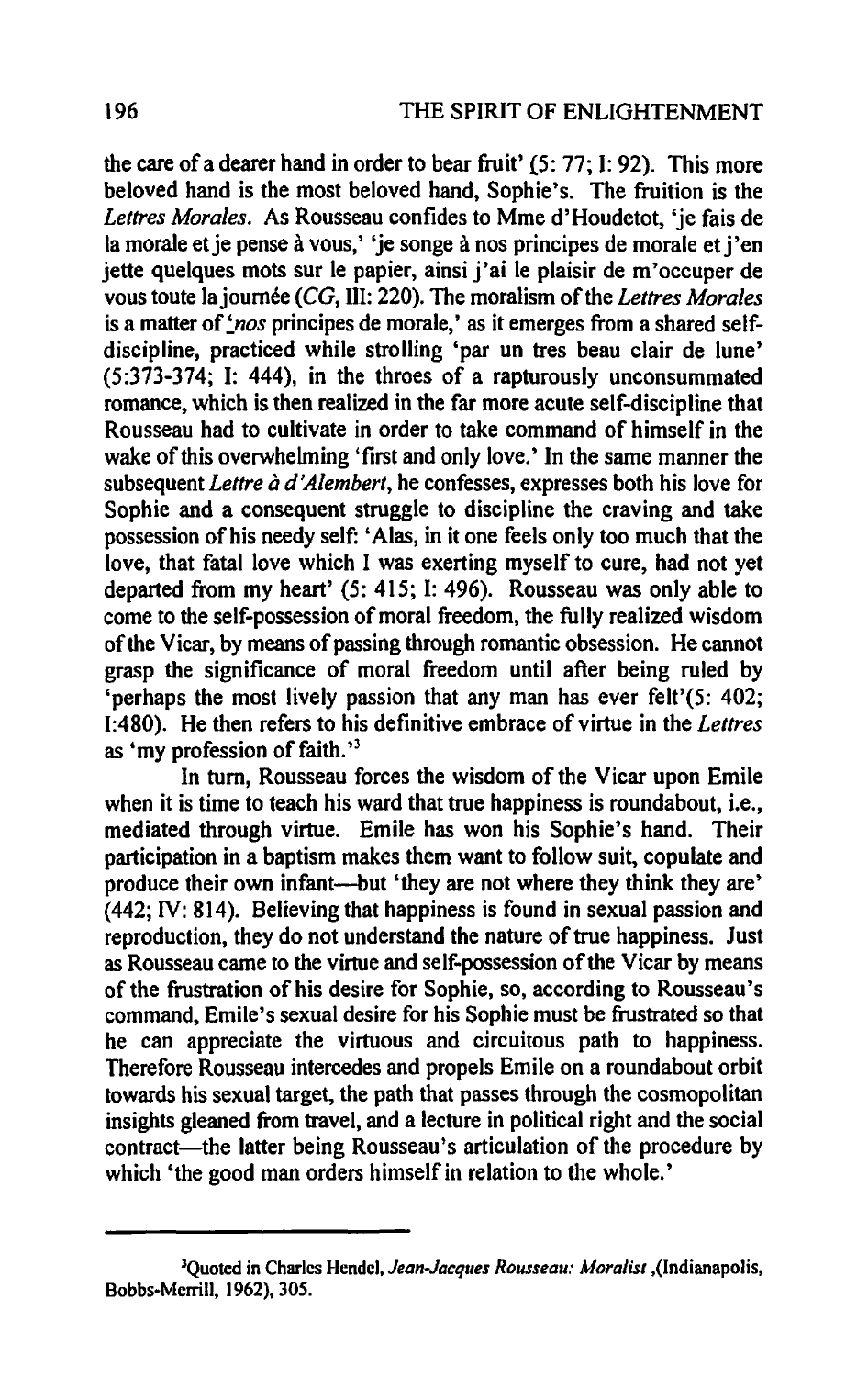#### ROUSSEAU AND SCHILLER 197

It is Rousseau's ostensible hope that Emile will be able to come to wisdom without passing through the degradation which he himself suffered. Yet, for all the instruction, Emile remains unable to manage his adulthood without Rousseau's ongoing assistance: 'As long as I live, I shall need you' (480; IV: 868). The kindly meddler is kept on, even after marriage and a child. And when Rousseau leaves the scene in 'Emile et Sophie' and they become 'Les Solitaires,' the engineered bliss dissolves into depravity. The latent conclusion is that if we come to the wisdom and virtue of the Savoyard Vicar in the manner of Rousseau, that is, by subjecting ourselves to its antithesis, high romance and the degenerate social-psychology of the modem city, then our understanding of this lesson will be more complete and secure than if it is spoon fed us by a benign, manipulative tutor. Therefore, our lesson is ambiguous. Do we chose Emile's naive happiness, or Rousseau's high wisdom, selfcommand, and virtue—which makes the naive happiness possible? It is the same puzzle that the *Lettre a d 'Alembert* leaves us with. Should we pursue Genevan innocence (which cannot understand or defend itself), or should we give ourselves over to Racine and Parisian coquettes so that we can then claim the sublime virtue that lies beyond such dangerous indulgences, as well as the superior intelligence which went into the composition of the *Lettre?* 

From this ambiguity emerges the optimistic theme, lurking paradoxically within the historical pessimism. While Geneva is denied theater, Rousseau's degradation is essential to his ascent. He could have only grasped the nature and significance of the moral freedom which serves as an inoculant or antidote against the vices of the modem city-could only have composed *Du Contrat Social-by* means of his passage through these vices.

This paradox, found within Rousseau's argument, points to the optimistic conjectural history extracted by Kant from Rousseau's fatalism. Thus the key to the specifically paradoxical element to Rousseau's influence upon Schiller lies in Kant's prior distillation of an optimistic theory of history from Rousseau's system. Kant chooses Rousseau's painful wisdom, secure self-command and moral freedom, rather than Emile's unitary naive happiness. This becomes Kant's historical ideal. Human history is a positive passage from innocence and ignorance through the useful purgatory of the modem vices, in order to arrive at the ideal of moral freedom. Therefore our vices are providential, they push us towards our proper destiny. In a notorious salute, Kant exclaims, 'Thanks be... for the incompatibility, for heartless competitive vanity, for the insatiable desire to possess and to rule! Without them, all the excellent natural capacities of humanity would forever sleep,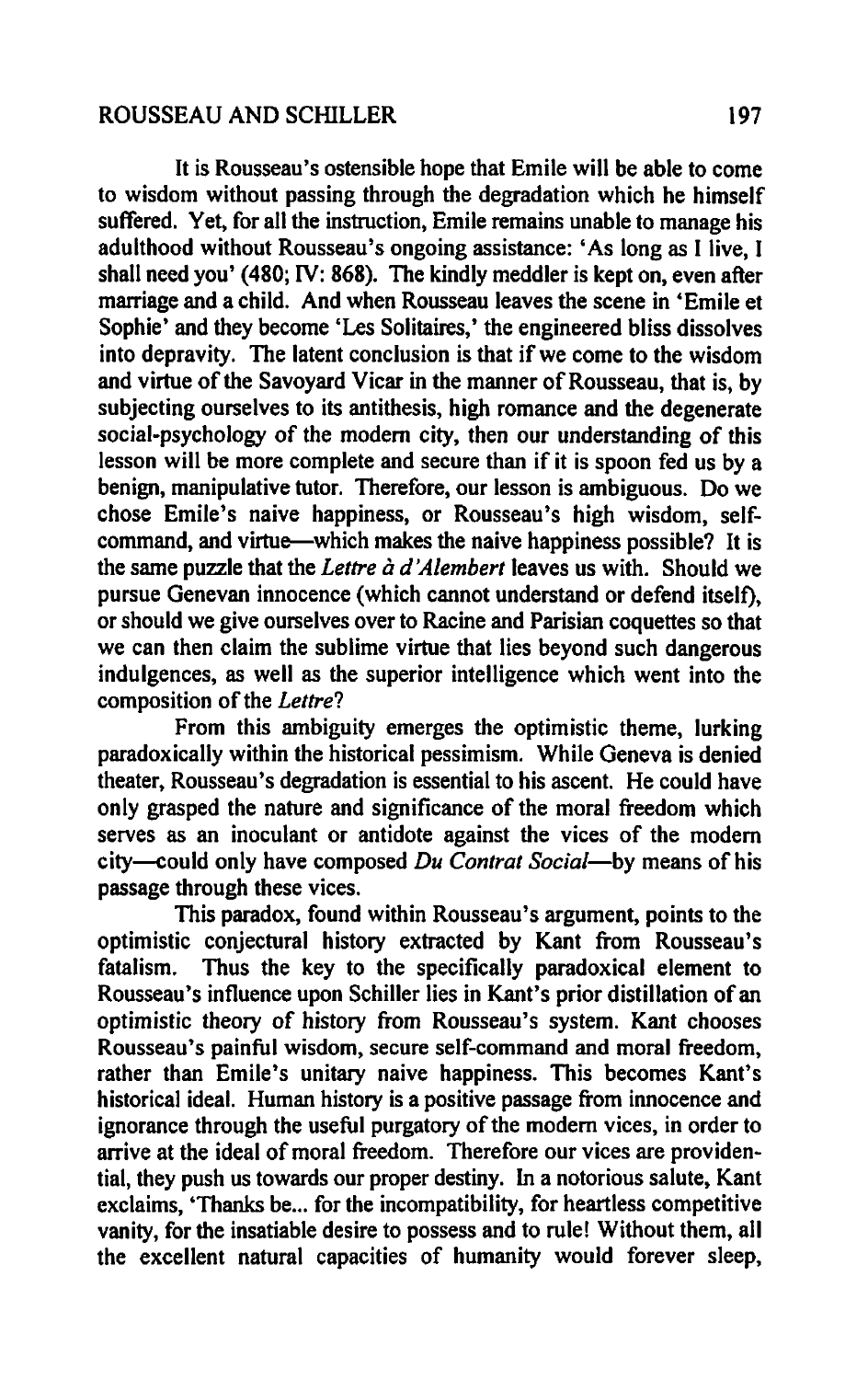undeveloped.<sup>4</sup> These vices are dynamic; they serve to deliver mankind from primitive stasis and ignorance, the naive happiness of Arcadia.

Chief among these capacities is reason, since reason is, for Kant, the unique human attribute that guides us from the domain of 'heartless competitive vanity' to moral freedom. The functional reason which is developed on behalf of our vices makes possible the pure, autonomous reason of moral judgment: the categorical imperative, which is Kant's version of Rousseau's principle of the generalization of the will. Thus Kant's theory of history is a selective, rationalist interpretation of Rousseau, built up from two points: that the cultivation of our reason functions with the progress of our passions, 'we seek to know only because we desire to have pleasure' (3:27; III: 143); and yet, a fully developed reason ultimately offers us moral freedom from these passions. Mature reason brings us to the liberating argument of the *Contra! Social,*  in particular the power to generalize our will and so free ourselves from being slaves to our dependent impulses. The supposition that Rousseau had to pass through the dismal corruption traced in the two discourses in order to compose *Du Contrat Social* (or the *Lettre a d'Alembert)* is enlarged into a theory of history where the human race must pass through these same corruptions in order to understand *Du Contrat Social,* or Kant's *Groundwork to the Metaphysics of Morals,* i.e. in order to appreciate the worth of moral freedom, and the universalization of the will which enforces that freedom.<sup>5</sup>

The pattern of the useful purgatory of contemporary vice bringing us to our ultimate self-command, which Kant extracts from Rousseau's writings, passes from Kant to Schiller's theory of history. In the *Aesthetic Letters* we find, again, the triadic pattern of I) an ignorant, primitive unity embodied by the Greeks, 2) the contemporary, dynamic yet corrupt era, leading providentially to 3) a re-unified, 'natural,' liberated social order-echoing Rousseau's prior pattern of pre-Racine Geneva (or Rousseau), Paris, Racine and corruption, and post-Racine Rousseau.

Schiller's characterization of the contemporary circumstance is the most intense denunciation between Rousseau and Marx-and a condemnation the Genevan would have approved of.

<sup>4&#</sup>x27;Idea for a Universal History from a Cosmopolitan Point of View, ' Akademie Edition, Vol 8, p. 21. *On History,* ed L. W Beck (Indianapolis, Babbs-Merrill, 1963), 16.

<sup>&</sup>lt;sup>5</sup>Kant's integration of the vices of modernity and Rousseau's antithetical moral freedom in his theory of history is addressed in B. Merrill, 'Kant's Importation of Historical Materialism,' *Proceedinas of the Eight international Kant Congress,* ed. Hoke Robinson, vol. 2, (Milwaukee, Marquette U.P., 1995), Pt. 2, 713-19.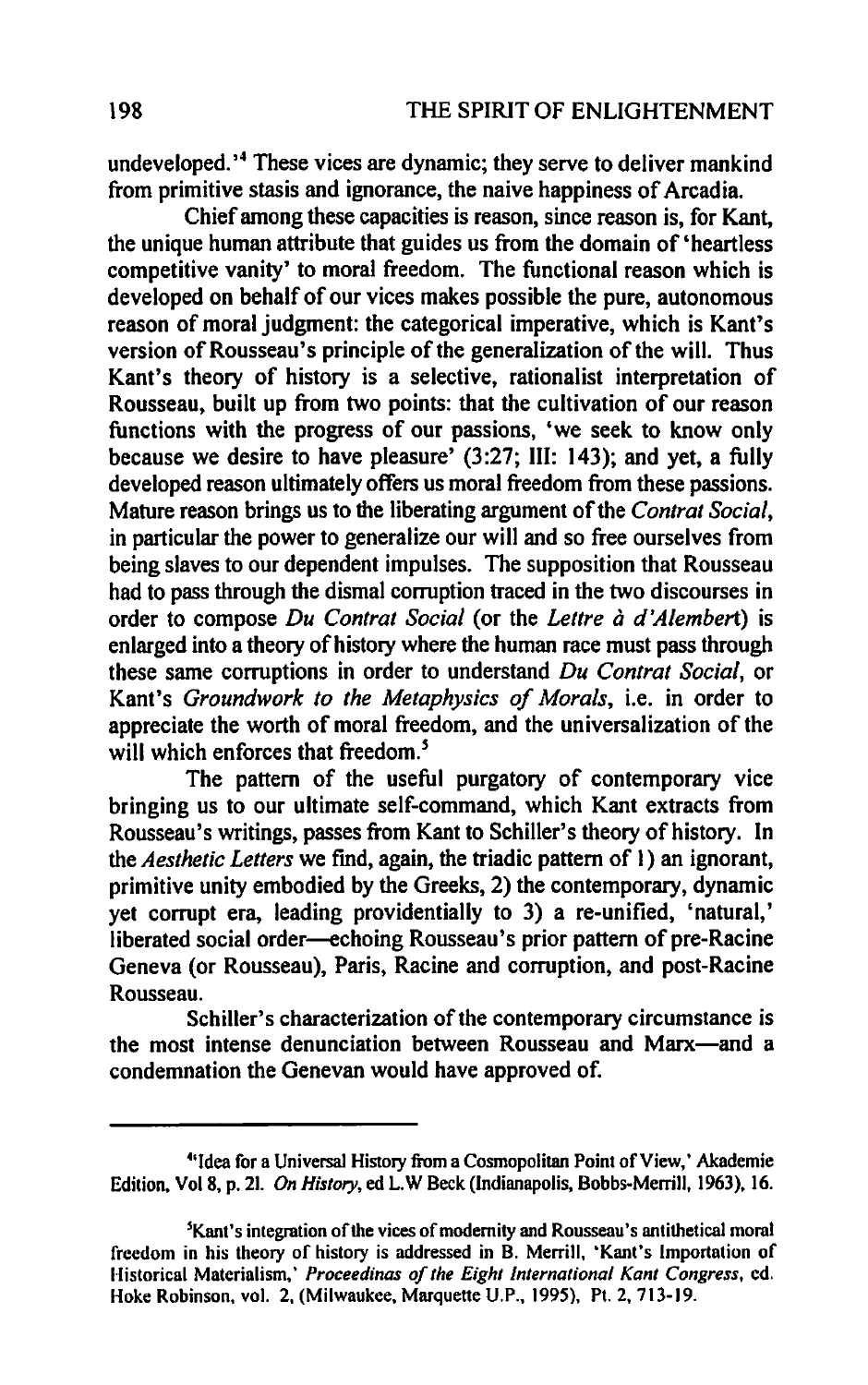### ROUSSEAU AND SCHILLER 199

'That Enlightenment of the mind, which is the not altogether groundless boast of our refined classes, has had on the whole so little of an ennobling influence on feeling and character that it has tended rather to bolster up depravity by providing it with the support of precepts.... In the very bosom of the most exquisitely developed social life egotism has found its system, and without ever acquiring therefrom a heart that is truly sociable, we suffer all the contagions and afflictions of society. We subject our free judgments to its despotic opinion.... Proud self-sufficiency contracts the heart of the man of the world, a heart which in natural man still often beats in sympathy; and as from a city in flames each man seeks only to save from the general destruction his own wretched belongings.... Civilization, far from setting us free, in facts creates some new needs with every power it develops in us .... Thus do we see the spirit of the age wavering between perversity and brutality, between unnaturalness and mere nature, between superstition and unbelief; and it is only through an equilibrium of evils that it is still sometime kept within bounds.<sup>56</sup>

Nevertheless, Schiller contends, the corruption and socialpsychological dualism are providential:

'There was no other way in which the species as a whole could have progressed. With the Greeks, humanity undoubtedly reached a maximum of excellence which could neither be maintained at that level nor rise any higher....'

If the manifold potentialities of man were ever to be developed there was no other way but to pit them one against the other. This antagonism of the faculties and functions is the great instrument of civilization-but it is only the instrument; for as long as it persists. we are only on the way to becoming civilized'.7

Therefore art, the 'middle condition,' is called upon to heal and redeem. Here Schiller rejects Kant's rationalism, the interpretation of history as a passage from the functional reason of contemporary corruption to the autonomous reason of morality. He draws upon Rousseau for support. The first batch of his *Letters* is graced by a quote from *La Nouvelle He/olse* on the title page: 'Si c'est la raison, qui fait I'homme, c'est Ie sentiment, qui Ie conduit.' The thrust of the quote presses against Kant's rationalism, the ideal of being ruled by pure practical reason. Rather, the ideal person is the unified person, inspired by a harmonious mixture of reason and sentiment. Schiller's goal is a

<sup>6</sup>Friedrich Schiller, *On the Aesthetic Education of Man,* ed. & trans. by E.M. Wilkinson and L.A. Willoughby. (Oxford, 1967), letter 5, paragraph 5.